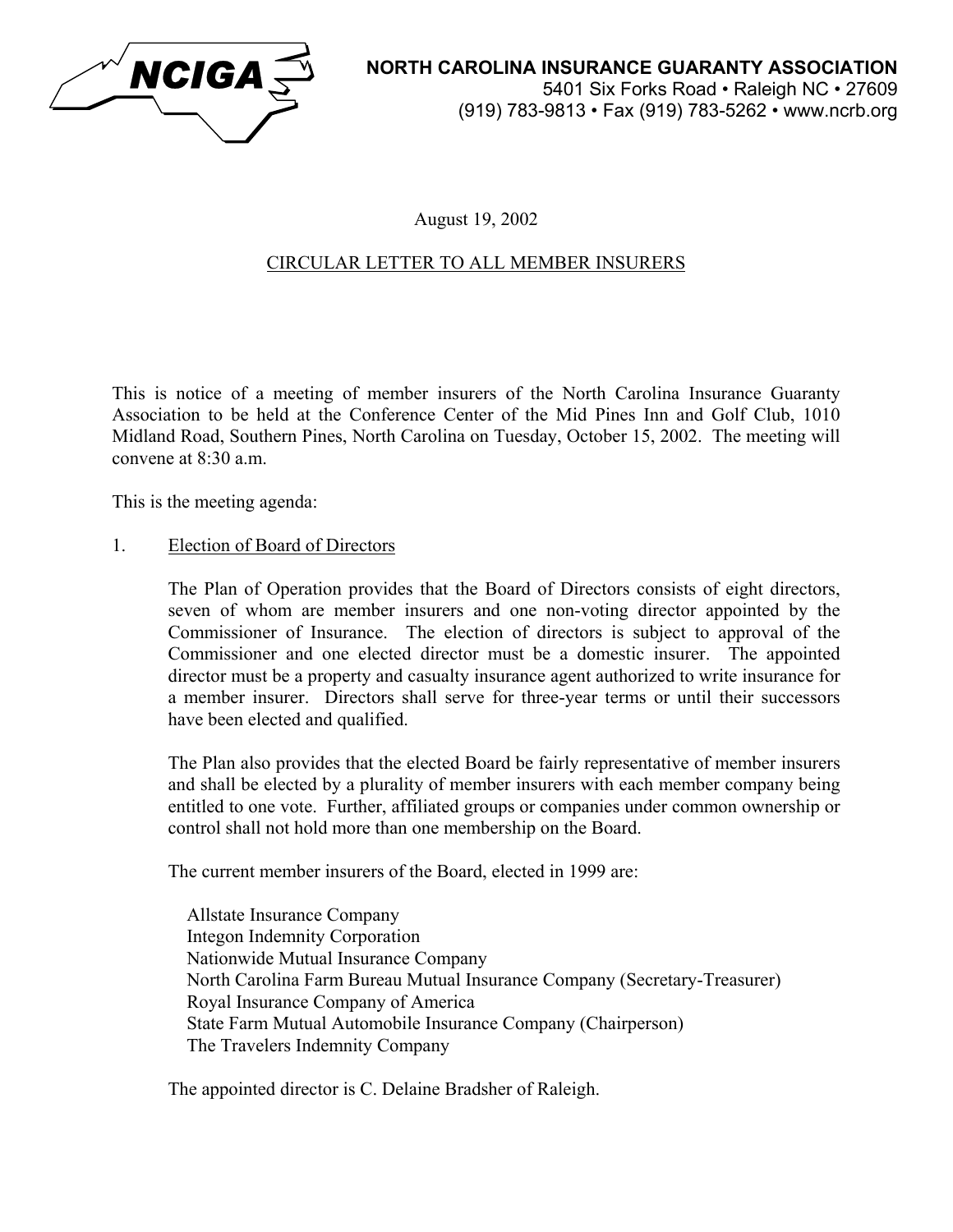The terms of all current directors are expiring and the Board nominates the following member companies for the succeeding three-year term:

 Allstate Insurance Company Integon Indemnity Corporation Nationwide Mutual Insurance Company North Carolina Farm Bureau Mutual Insurance Company Royal Insurance Company of America State Farm Mutual Automobile Insurance Company The Travelers Indemnity Company

We expect the Commissioner's appointment for the non-voting director will be announced at the meeting.

## 2. Any other business that might properly come before the meeting.

We encourage you to have a representative of your company attend this meeting. For directions, or help with reservations or other arrangements, call Lois Murphey at 919-783-9790.

For companies that cannot be represented in person, the Plan allows voting by proxy. A proxy form is attached and we appreciate your completing this form and returning it by September 13, 2002, whether or not your company plans to attend. If you do attend the proxy will not be used.

It is suggested that member companies consider naming as proxy one of the seven current member insurers of the Board of Directors.

Sincerely,

Raymond F. Evans, Jr., C.P.C.U.

Managing Secretary

RFE:lm

Enclosure

IGA-02-3